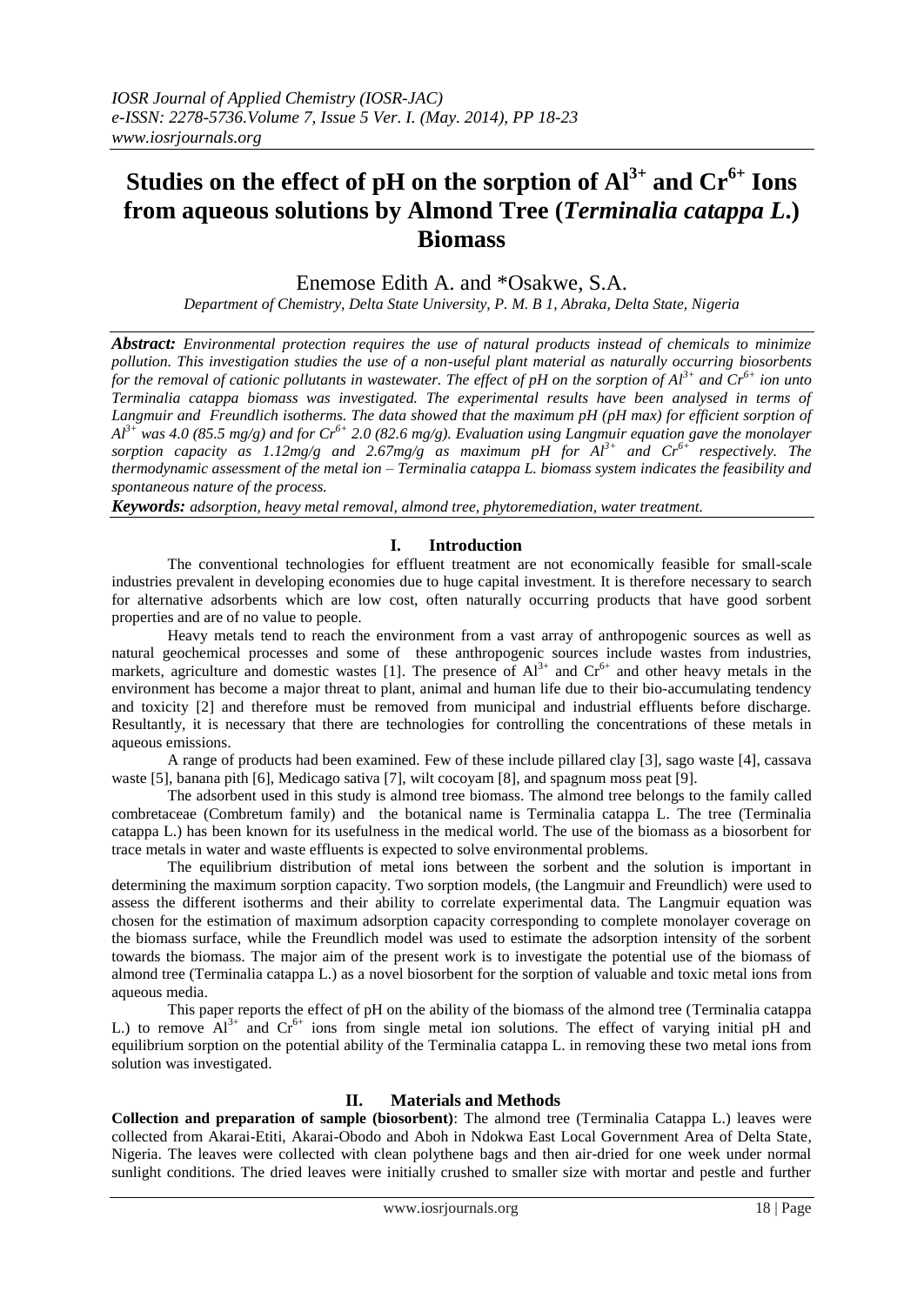ground using a food processor (Magimix Cuisine System 5000) to 90-µm size to obtain a fine biomass which was then stored in clean, air tight plastic container and ready for use.

**Biosorbent activation**: The purpose of activation is to increase the porosity and open more pores in the biomass. The finely divided biomass was activated by soaking 5g biomass in excess 0.03M HNO<sub>3</sub> for 25 hours, followed by washing thoroughly with deionized water. The washing process continued until the filtrate gave a negative EDTA (Ethylenediaminetetraacetic acid) test for heavy metal ions. The test was carried out by the addition of 5 drops of 0.001M EDTA solution and 2 ml of NH3/NH4Cl buffer to 5 ml of the washing water filtrate. The appearance of blue colour of the EDTA solution indicates the absence of metal ions. The filtered biomass was then oven-dried at  $65^{\circ}$ C to constant weight.

## **Characterization of the Biomass**

The finely divided biomass was characterized for apparent density and porosity using mercury intrusion porosimeter (Micrometrics model-9310) and specific gravity bottle respectively. Pore volume was estimated as the inverse of reaction of particle density [8], while the ash content was determined using the ignition method by burning 1.0g of biomass sample (placed in a thoroughly washed crucible) in a furnace which was pre-heated to  $500^{\circ}$ C for 3 hours. The crucible was removed and cooled in a desiccator and reweighed until a constant weight was obtained. The percentage ash content was calculated using the formula [8]:

$$
\% \text{ Ash} = \frac{M_a}{M_s} \times 100
$$

Where  $M_a$  = mass of ash (g) and  $M_s$  = mass of sample used (g).

#### **Preparation of Metal Solutions**

The aqueous solutions of the metal ions used were prepared by using analytical grade reagents provided by Fluka (Switzerland). Individual stock metal ion solution of 1000mg/l concentration of Al<sup>III</sup> from Al(NO<sub>3</sub>)<sub>3</sub>. 9H<sub>2</sub>O and Cr<sup>VI</sup> from K<sub>2</sub>Cr<sub>2</sub>O<sub>7</sub> were prepared. Serial dilutions were made with double distilled water from these stock solutions. In order to prevent the formation of metal hydroxide and allow all metal ions to be in solution, the stock solutions were acidified with  $HNO<sub>3</sub>$  to  $4 < pH < 6$ .

#### **Measurement**

pH was measured using X74081 Toptronic pH meter (Vetrerie ed Apparecchiature Per Laboratori Chmici, Milano, Italy). The metal ion concentrations were measured using Buck Scientific Atomic Absorption spectrophotometer (AAS model 300A, Germany). The analytical wavelengths used for the metals studied were: 309.3 nm and 358.2nm for Aluminium and Chromium respectively. Analytical grade standards were used to calibrate the instrument response. The correlation coefficient for calibration curve was about 98.6.

The batch experiments were performed in duplicates and the mean (or the slope and intercept) was computed for each set of values.

#### **Experimental Procedure**

#### **Adsorption isotherm studies**

**Effect of pH:** The pH solutions ranging from 2.0 to 8.0 was studied. The solution were adjusted to the required pH values by adding a solution of In HCl or 1m NaOH. All the flasks were reacted on a shaker for one hour. The suspensions were filtered using No. 45 Whatman filter paper and then centrifuge at 2800rpm for five minutes in order to remove all traces of cloudiness. The metal ions investigated were determined using atomic absorption spectrophotometer (AAS model 300A.)

## **Data Evaluation**

The amount of metal ion taken by the biomass was calculated using a mass balance equation which has been previously used by other researches in evaluating the amount of metal ion adsorbed by the Almond tree leaves biomass. The mass balanced equation is given as

$$
q_e = \frac{v}{m}(C_0 - C_e)
$$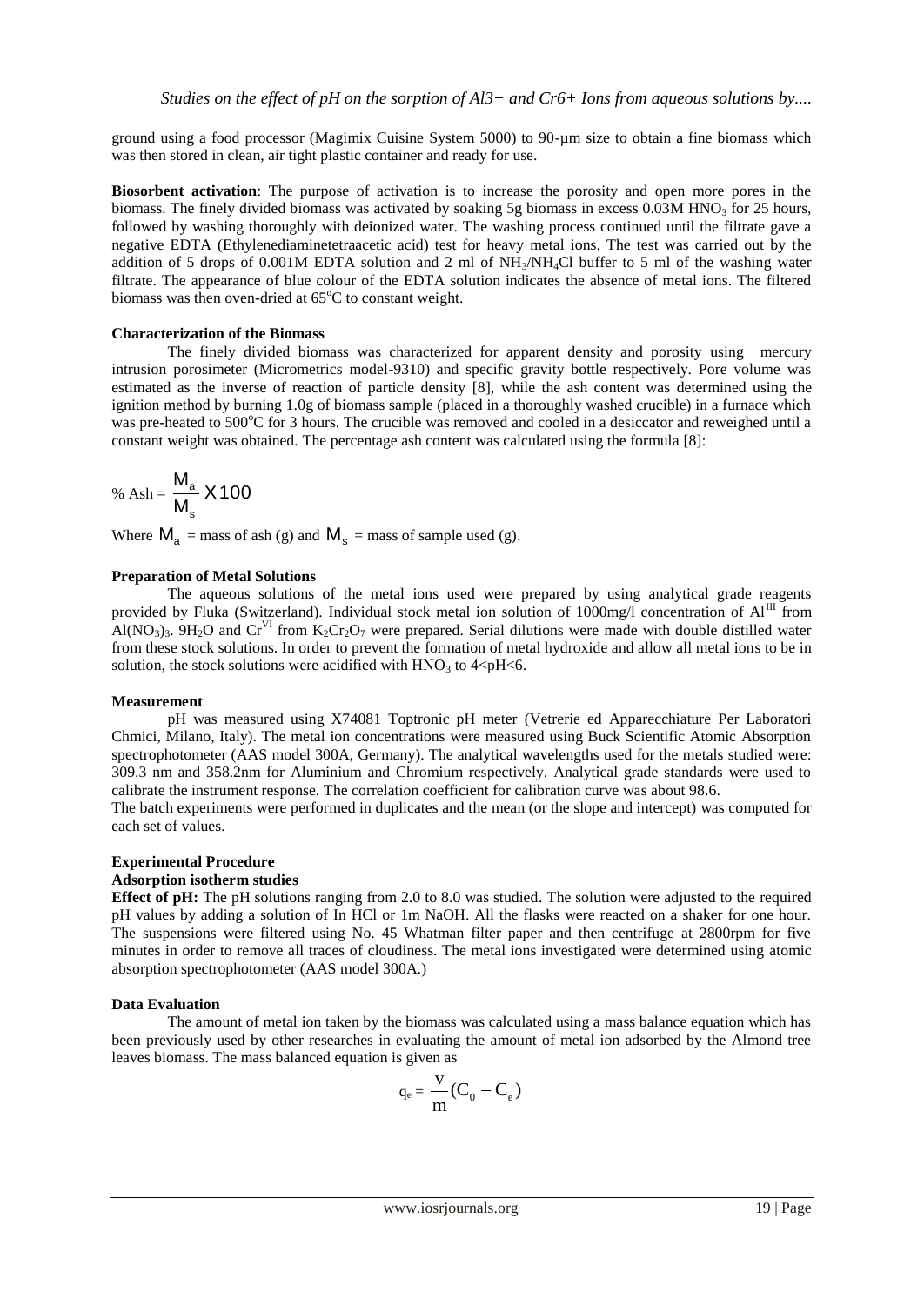where

 $qe =$  amount of metal ion removed by the almond tree waste biomass (mg/g), m = Mass of almond tree waste biomass used (g),  $v =$  Volume of initial ion solution used (ml)<sup>1</sup> Co = initial metal ion concentration (mg/l),  $Ce = Equilibrium metal ion concentration (mg/l).$ 

## **Adsorption Isotherms**

Two of the most sorption models were used to fit the experimental data. The Langmuir model which assumes that equilibrium is attained when a monolayer of the adsorbate molecules saturates the adsorbent. This model can be presented as in equation 3

$$
q_r = \frac{q_m K_l C_e}{1 + K_L C_e}
$$

Where  $X_m$  and K are the Langmuir constants and specifically  $X_m$  is the monolayer and sorption capacity of the biomass  $q_e$  is the concentration of metal ion on the biomass (mg/g) at equilibrium and  $C_e$  as the concentration (in mg/l) remaining in solution at equilibrium.

The linear form of the Langmuir model is given in equation 4

$$
\frac{C_e}{q_e} = \frac{1}{X_m K_L} + \frac{C_e}{X_m}
$$

The capacity of the biomass can be obtained if a plot of  $C_e/q_e$  against  $C_e$  is made. The second model is Fruendlich model which can be written as in equation 5. The mathematical equation is given as:

$$
\frac{X}{m} = KC1/n \qquad \qquad \qquad 5
$$

Where: X is the mass of metal ion adsorbed (mg), m is the mass of biomass used (g),  $C_e$  is the concentration of metal ion at equilibrium, n is the adsorption intensity and K is the adsorption constant.

The linear form of equation 5 takes the form (eqn 6)

$$
\text{In } \frac{X}{m} = 1 \text{nK} + \frac{1}{n} \text{InC}_{\text{e}} \quad \text{-} \quad \text{-} \quad \text{-} \quad \text{-} \quad \text{-} \quad \text{6}
$$

A plot of 1n m against 1nC<sub>e</sub>, will give a straight line which will confirm the Freudlich Isotherm.

## **III. Results and Discussion**

The data in table -1 gives some physical characteristics of the almond tree leaves biomass.

| Parameters                | Values          |
|---------------------------|-----------------|
| Apparent density, $g/cm3$ | $1.17 \pm 0.06$ |
| Porosity %                | $43.3 + 0.08$   |
| Pore volume, $cm^2/g$     | 0.79            |
| Ash content, %            | $12.3 \pm 0.11$ |

These characteristics play some important role in the adsorption process of metal ions onto the biomass. The low value of the apparent density  $(1.17 \pm 0.06, g/cm^3)$  is an indication of the ease of suspension of the biomass in aqueous solution, which is an essential factor in the interaction between metal ion in solution and a coagulation ligand. Apparent density closer to unity indicates higher contact between sorbate and sorbent. The porosity and pore volume are important factor in characterizing the macrostructure properties of the biomass. The porosity and pore volume of the almond tree leaves biomass are  $43.3 \pm 0.08\%$  and  $0.79 \text{cm}^3/\text{g}$  of the biomass respectively.

## **Effect of pH**

Most plant materials are made up of complex organic residues such as lignin and cellulose that contain several types of polar functional groups. These groups can be involved in chemical bonding and may be responsible for the typical cation-exchange characteristics of most biomaterials.

The pH of the aqueous medium affects the surface charge of the adsorbent, the degree of ionization, and the species of the adsorbate[7].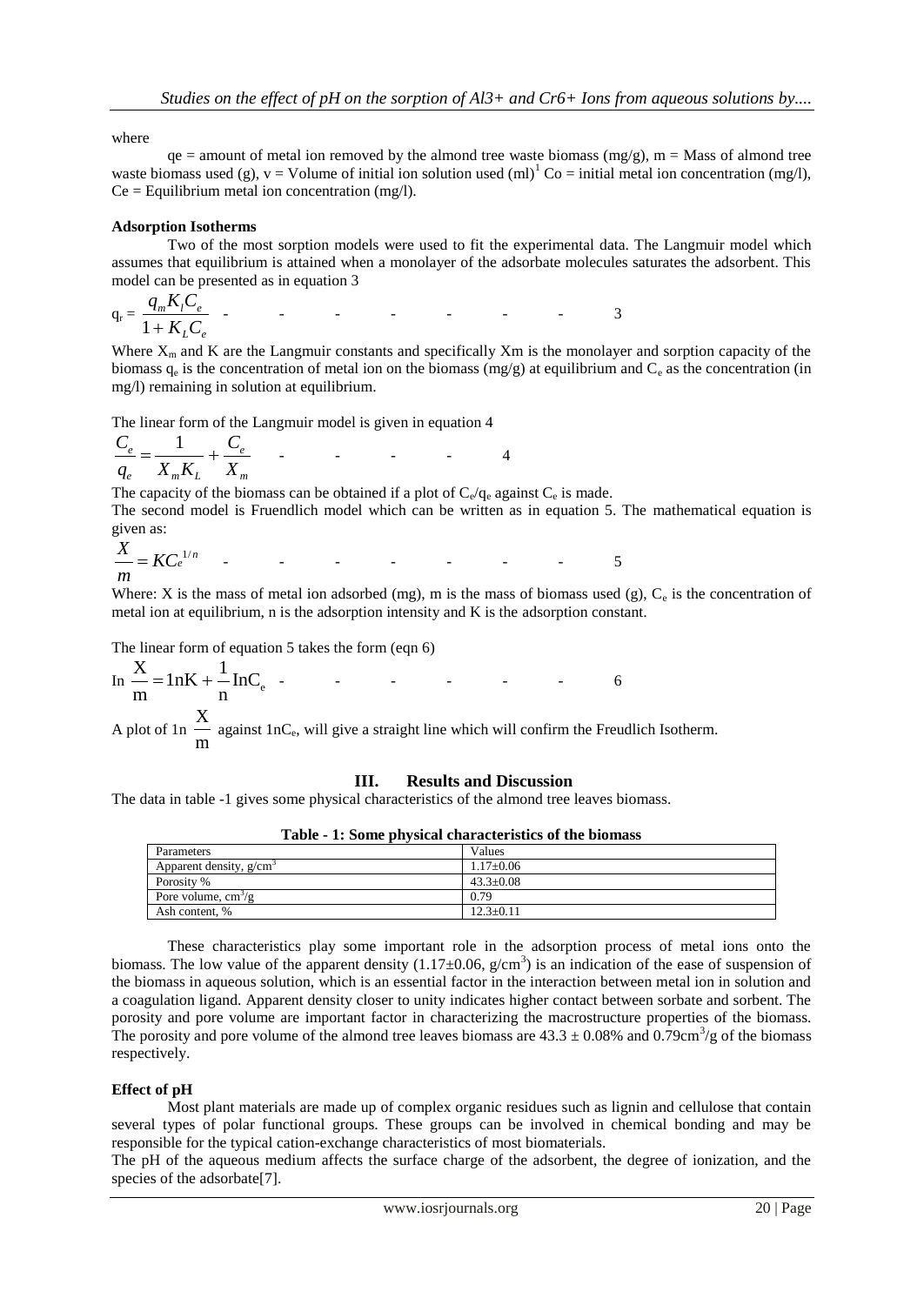The pH dependence data for the sorption of the two metals under investigation are presented on table 2 and Figure 1.

| <b>THEIR 20</b> THE BIT GENERAL GRID TOT SUPPLISH OF THEIR GIVEN CITY IT |           |                              |  |  |  |  |
|--------------------------------------------------------------------------|-----------|------------------------------|--|--|--|--|
| pH                                                                       | $Al^{3+}$ | $C_{r}$ <sup>6+</sup><br>. . |  |  |  |  |
|                                                                          | 0.081     | 0.083                        |  |  |  |  |
|                                                                          | 0.086     | 0.076                        |  |  |  |  |
|                                                                          | 0.071     | 0.063                        |  |  |  |  |
|                                                                          | 0.063     | 0.059                        |  |  |  |  |
|                                                                          |           |                              |  |  |  |  |

**Table-2:** The pH dependent data for sorption of Al(III) and Cr(VI)



Figure -1: Graphical representation of the pH dependent data for sorption of Al(III) and Cr(VI)

The data revealed that, at pH 2.0, there was significant removal of the metal ions by the almond tree waste biomass; 85.5% for  $Al^{3+}$  and 82.6% for  $Cr^{6+}$ . However, when the pH was raised to 4.0, there was a large increase in the amount of metal ion removed. At pH 4.0, the biomass removed 85.5%  $Al^{3+}$  and 76.1 Cr<sup>6+</sup>. Above pH 4.0, a gradual decrease in the amount of metal ions removed by the almond tree waste biomass was observed.

A close look at the metal ions investigated showed that pH 2 favours  $Cr<sup>6+</sup>$  removal with a percentage of up to 82.6% while pH 4 favours  $Al^{3+}$  (figure - 1).

The overall trend observed in the pH-dependent sorption behaviour suggests that metal uptake occurs through ion-exchange. Our results, thus, indicate that binding follows an ion-exchange mechanism that involves electrostatic interaction between the negatively charged groups in the walls of the biomass and the metallic cations. At low pH, the surface of the adsorbent would closely be associated with hydroxonium ions  $(H_3O^+)$  that hinder the access of the metal ions to the surface functional groups, consequently decreasing the percentage of ion removal at low pH [5].

Surface of the adsorbent, would be closely associated with hydroxonium ions  $(H_3O^+)$  which hinder the access of the metal ions to the surface functional groups. Consequently, the percentage of metal ion removal may decrease at low pH.

# **Sorption Equilibrium**

The applicability of sorption processes as a unit operation can be evaluated using isotherm models. The equilibrium sorption data obtained were analysed in terms of the Langmuir & Freundlich equations. As shown on table 3. And the plots are presented on figure 2.

| Metal ions | Langmuir                    |       |                | Fruedlich             |      |                |
|------------|-----------------------------|-------|----------------|-----------------------|------|----------------|
|            | KL                          | Xm    | R <sub>2</sub> | KF                    | 1/n  | R <sub>2</sub> |
| A1III      | $2.37 \times 10^{-2}$       | 36.25 | 0.94           | $1.45 \times 10^{-2}$ | 1.14 | 0.98           |
| CrVI       | 1.51 $\mathrm{X}$ $10^{-1}$ | 17.47 | 0.91           | $7.5 \times 10^{-3}$  | 0.97 | 0.95           |

**Table - 3:** The values of experimental results as analysed in terms of Langmuir and Fruedlich isotherms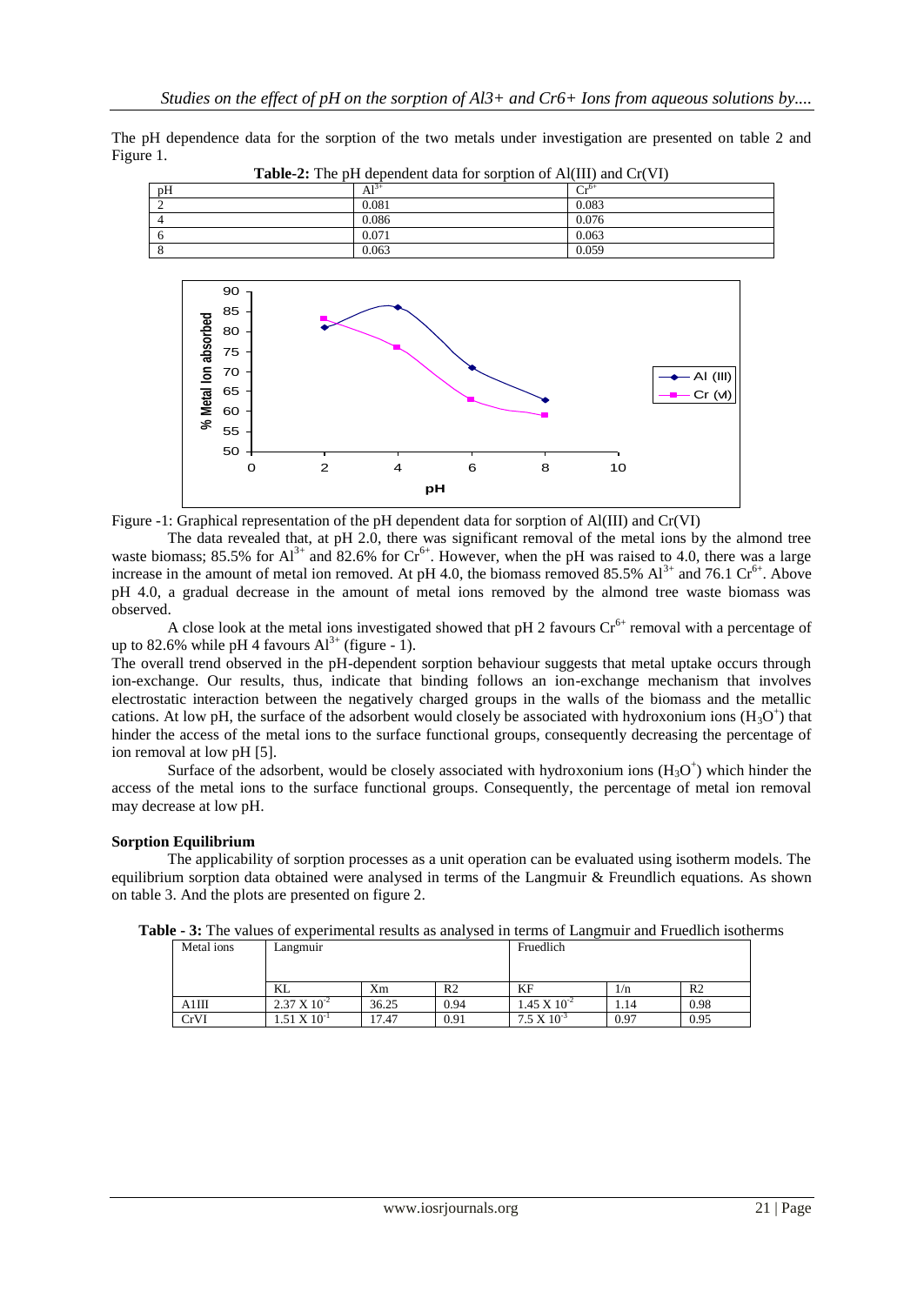

Figure - 2: Graphical representation of the analytical results in terms of Langmuir and Fruedlich isotherms.

The data linearised to fit the Langmuir equation and presents the constants derived by regression analysis for the equation. A comparison of the Langmuir sorption capacity at various initial pH was made by plotting  $q_{max}$  (mg/g) against pH<sub>in</sub>. The results confirmed that at pH 2 and 4, the sorption of  $Al^{3+}$  and  $Cr^{6+}$  on Terminalia catappa L. biomass was much less than at pH 6 and above, indicating that the Terminalia catappa L. biomass was much less effective sorbent at lower pH values. Hence, lowering the pH may aid the regeneration and recycling of spent biomass. The  $R^2$  values suggested that the Langmuir isotherm provides a good model of the sorption system. The sorption coefficient,  $K_L$ , which is related to the apparent energy of sorption, was greater for  $Al^{3+}$  than for  $Cr^{6+}$  at all pH<sub>in</sub>. The high values of  $K_L$  for  $Al^{3+}$  and  $Cr^{6+}$  at pH 2 and 4 respectively, indicate that the energy sorption is more favourable at these pH maxima than other pH values.

The linear Freundlich isotherm plots for the sorption of the two metals  $(A1^{3+}$  and  $Cr^{6+}$ ) onto the Terminalia catappa L. biomass are presented on figure 3.



Figure-3: Graphical representation of the equilibrium metal ion concentrations against intensity.

Examination of the plot suggests that the Freundlich isotherm is also an appropriate model for the sorption study of  $Al^{3+}$  and  $Cr^{6+}$ .

Values of I/n for  $Al^{3+}$  and  $Cr^{6+}$  were found to be less than unity at all pH respectively, indicating that significant sorption could take place at these initial pH values. Confirmation of the  $pH_{\text{max}}$  was made by plotting the Freundlich equation parameter, I/n, which is a measure of the sorption intensity against  $pH_{in}$ . The plot further confirmed that, the pH maxima for the sorption of  $Al^{3+}$  and  $Cr^{6+}$  onto Terminalia catappa L. biomass are 2.0 and 4.0 respectively. Based on the coefficient of determination  $(R^2)$  values, the linear form of the Freundlich isotherm appears to produce a reasonable model for the sorption of the two metals, with  $Al<sup>3+</sup>$  fitting the data better than  $Cr^{6+}$ . The K-values suggest that  $Al^{3+}$  has greater sorption tendency towards the Terminalia catappa L. biomass in neutral solutions. However, for  $Cr^{6+}$  the greater affinity towards active groups on the biomaterials was observed at pH 4.0. **Example 1.** For Alice the photograph of the photograph of Alice the two metal is the two metal in an effect of the two metals of the two metals of the two metals of the two metals of the two metals of the two metals of t

# **IV. Conclusion**,

The data has shown that, the sorption process of  $Al^{3+}$  and  $Cr^{6+}$  ions on to Terminalia catappa L. biomass is feasible and spontaneous in nature. The metal ions binding capacity of the biomass was shown as a function of initial pH of the aqueous solution. The equilibrium data fitted the Langmuir and Freundhich isotherms very well. The two models confirmed that maximum sorption capacity onto the biomass occurred at